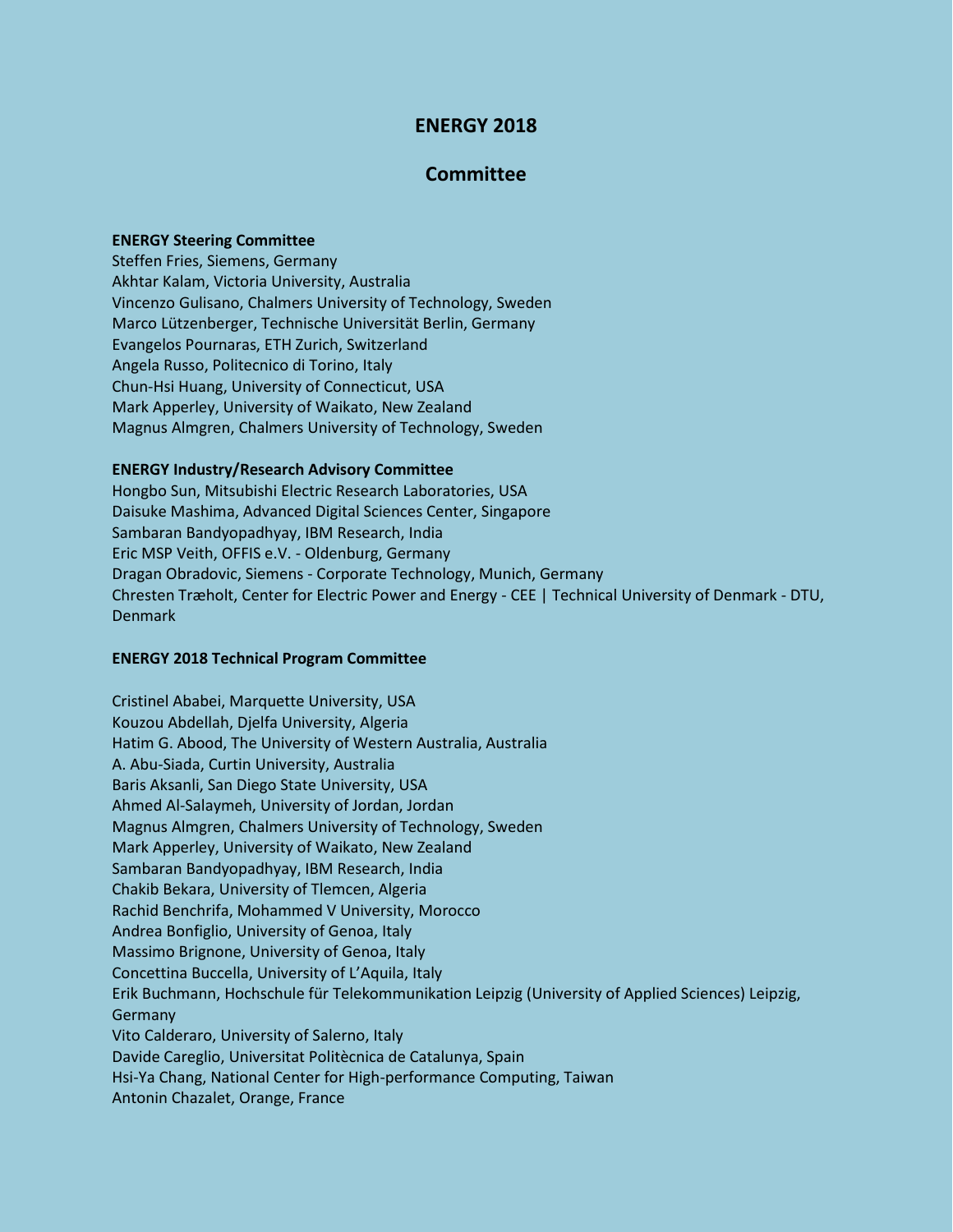Ali Cheknane, Amar Telidji University of Laghouat. Algeria Luigi Costanzo, Università degli Studi della Campania Luigi Vanvitelli, Italy Narottam Das, University of Southern Queensland Toowoomba, Australia Margot Deruyck, iMinds - Ghent University - INTEC - WAVES, Belgium Vincenzo Di Dio, University of Palermo, Italy Efrén Díez Jiménez, Universidad de Alcalá, Spain Rekioua Djamila, University of Bejaia, Algeria Khaled Elbassioni, Masdar Institute of Science and Technology, Abu Dhabi, UAE Rolf Egert, Technische Universität Darmstadt, Germany Tullio Facchinetti, University of Pavia, Italy Daniel Freund, Distributed Artificial Intelligence Lab (DAI-Lab), Berlin, Germany Steffen Fries, Siemens, Germany Vincenzo Gulisano, Chalmers University of Technology, Sweden Chun-Hsi Huang, University of Connecticut, USA Zhiyi Huang, University of Otago, New Zealand Dan M. Ionel, University of Kentucky, USA Philip Johnson, University of Hawaii, USA Akhtar Kalam, Victoria University, Australia György Kálmán, Norwegian University of Science and Technology (NTNU)/mnemonic AS, Research Group on Critical Infrastructure Protection, Norway Essam E. Khalil, Cairo University, Egypt Tobias Küster, Technische Universität Berlin (TU Berlin), Germany Elias Kyriakides, KIOS Research Center | University of Cyprus, Cyprus Zhenhua Liu, Stony Brook University, USA Abraham Lomi, National Institute of Technology, Malang, Indonesia Marco Lützenberger, Technische Universität Berlin, Germany Thair Mahmoud, Edith Cowan University, Australia Apel Mahmud, Deakin University, Australia Daisuke Mashima, Advanced Digital Sciences Center, Singapore Rafael Mayo-García, CIEMAT, Spain Marilena Minou, Athens University of Economics & Business, Greece Hemanta Kumar Mondal, CNRS Lab-STICC - UMR 6285 | Université Bretagne Sud (UBS), France Hugo Morais, ISEP/IPP, Portugal Fabio Mottola, University of Naples Federico II, Italy Gero Mühl, Universitaet Rostock, Germany Masayuki Murata, Osaka University Suita, Japan Md Mustafizur Rahman, Universiti Malaysia Pahang, Malaysia Michael Negnevitsky, University of Tasmania, Australia Rajiv Nishtala, Barcelona Supercomputing Center, Spain Bruce Nordman, LBNL, USA Dragan Obradovic, Siemens - Corporate Technology, Munich, Germany Marina Papatriantafilou, Chalmers University of Technology, Sweden Massimo Poncino, Politecnico di Torino, Italy Evangelos Pournaras, ETH Zurich, Switzerland Manuel Prieto-Matias, Complutense University of Madrid, Spain Renato Procopio, University of Genoa, Italy Jan Richling, South Westphalia University of Applied Sciences, Germany Angela Russo, Politecnico di Torino, Italy